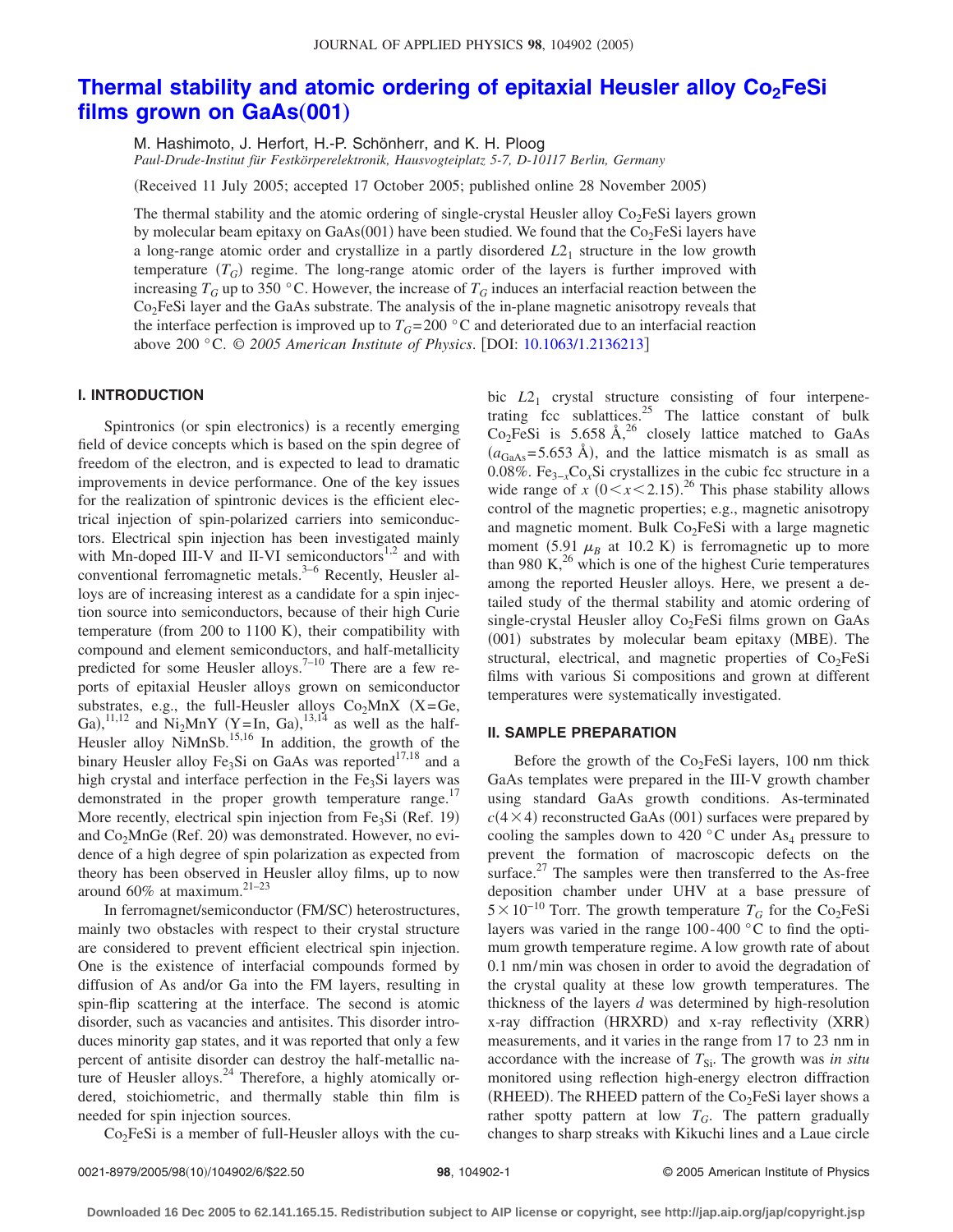

FIG. 1. (Color online) RHEED patterns of the Co<sub>2</sub>FeSi layer grown at 250 °C along the (a)  $[110]$  and (b)  $[100]$  crystallographic directions during growth.

with increasing  $T_G$ , indicating a two-dimensional growth mode and a well-ordered single-crystal surface. Figure 1 shows typical RHEED patterns of  $Co<sub>2</sub>FeSi$  film grown at 250  $\degree$ C along the [110] and [100] crystallographic directions. After deposition of about  $1-2$  ML of the Co<sub>2</sub>FeSi layer, an elongated streak pattern emerges. The pattern subsequently changes to sharp streaks and the streaky pattern is established during the deposition of about 3–6 ML of the  $Co<sub>2</sub>FeSi$ layer. Then, the situation is maintained throughout the further growth.

The stoichiometric composition of  $Co<sub>2</sub>FeSi$  was determined in the following way. First, the growth conditions of the binary alloy  $Co_{0.66}Fe_{0.34}$  (bcc structure) were optimized. The composition of  $Fe<sub>0.66</sub>Co<sub>0.34</sub>$  layers was determined by comparing the lattice constant with literature data, $^{28}$  taking into account the tetragonal distortion of the layers. Then, Si was added and incorporated to obtain ternary Co<sub>2−*x*</sub>Fe<sub>*γ*</sub>Si<sub>1+*x*+*y*</sub> films, while the Fe and Co fluxes were kept constant at the optimized amounts. The Si cell temperature  $T_{\rm Si}$  was varied from 1280 to 1335 °C to find the stoichiometric composition of Co<sub>2</sub>FeSi. The perpendicular lattice mismatch  $(\Delta a/a)_{\perp}$  of these  $Co_{2-x}Fe_ySi_{1+x+y}$  films were subsequently examined by HRXRD using the  $Co<sub>2</sub>FeSi(004)$  reflection. From the value of  $(\Delta a/a)_{\perp}$ , the lattice constants of Co<sub>2−*x*</sub>Fe<sub>*y*</sub>Si<sub>1+*x*+*y*</sub> films were obtained, taking into account the tetragonal distortion of the layer, as confirmed in a reciprocal space map around  $Co<sub>2</sub>FeSi(113)$  reflections. Finally, from a comparison with the lattice constant of bulk  $Co<sub>2</sub>FeSi$  from the literature,<sup>26</sup> the stoichiometric composition of Co<sub>2</sub>FeSi was determined. More details of the determination are described elsewhere.<sup>29</sup>

# **III. RESULTS AND DISCUSSION**

# **A. Structural properties**

The structural properties of the films were examined *ex situ* by HRXRD with a PANalytical X'pert diffractometer



FIG. 2. HRXRD  $\omega$ - $\theta$  curves around the Co<sub>2</sub>FeSi(004) reflection for stoichiometric Co<sub>2</sub>FeSi/GaAs(001) films grown at substrate temperature ranging from 100 to 350 °C. For the growth temperature of 350 °C, a wideranged  $\omega$ -2 $\theta$  curve with a wide-open detector is shown in the upper panel.

using Cu  $K_{\alpha}$  radiation with a Ge(220) monochrometer and a triple-bounce analyzer crystal. Figure 2 shows the results of HRXRD  $\omega$ -2 $\theta$  curves of the Co<sub>2</sub>FeSi(004) reflection of stoichiometric  $Co<sub>2</sub>FeSi$  films grown at different growth temperatures between 100 °C and 350 °C. In the lower growth temperature regime, high orders of interference fringes (up to fifth order) are seen, indicating a high crystal quality and interface perfection as well as a smooth surface. At  $T_G = 250$  °C, the interference fringes become less pronounced, indicating the onset of crystal degradation. At  $T<sub>G</sub>=350$  °C, the main peak is broadened and shifted to a larger angle, most likely due to an interfacial reaction. This was further evidenced by wide-range  $\omega$ -2 $\theta$  scans with a wide-open detector for the same series of films. An additional peak appears at around  $\omega = 17.3^\circ$  for films grown above 350  $\degree$ C, as is seen in the upper panel of Fig. 2 (arrows). We ascribe this peak to the  $(Co, Fe)_2As(110)$  reflection caused by interfacial reaction between the  $Co<sub>2</sub>FeSi$  layer and the GaAs substrate. Note that, based on these HRXRD results, the growth temperature at which an interfacial compound is formed is much higher than that of Fe, Co, and FeCo on GaAs.<sup>27</sup> This fact makes  $Co<sub>2</sub>FeSi$  much more suitable for device applications than those ferromagnetic metals. However, since it is very difficult to detect nanometer-size interfacial compounds or clusters by XRD, further investiga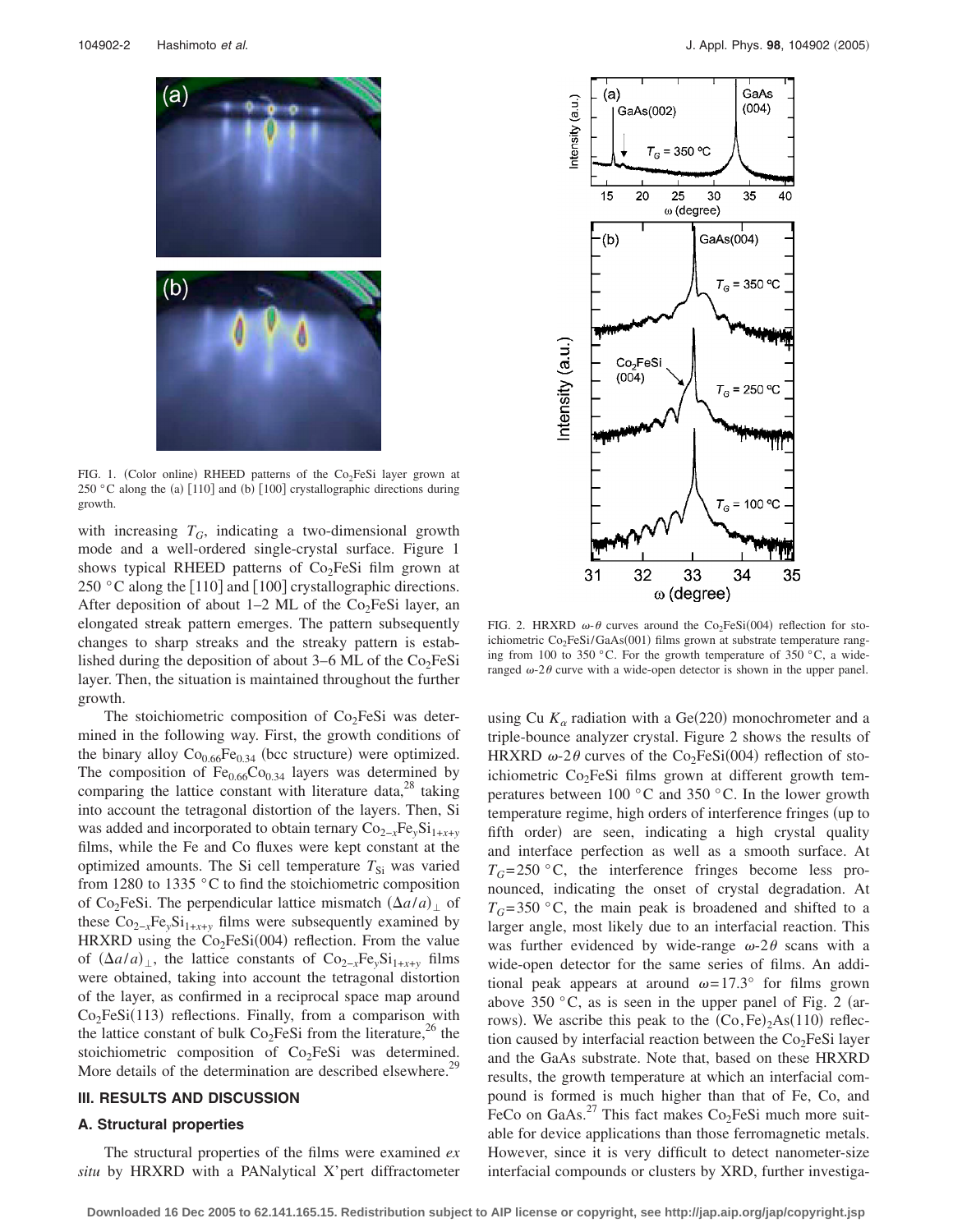tions of the interface perfection by an analysis of the in-plane magnetic anisotropy will be described later.

To confirm the atomic ordering of the films, additional reflections, namely the (002) and (113) reflections, were recorded. For the  $L2<sub>1</sub>$  structure, three types of reflections are allowed: (i)  $h, k, l$  are all odd [e.g., (113) reflection]; (ii)  $h, k$ , *l* are all even and  $h+k+l=4n+2$  [e.g., (002) reflection]; and (iii) *h*, *k*, *l* are all even and  $h+k+l=4n$  [e.g., (004) reflection, where *n* is an integer and  $h$ ,  $k$ ,  $l$  are the Miller indices of the diffracting plane. Type (iii) are the fundamental reflections which are not influenced by disorder, and the other two are the order-dependent superlattice reflections.<sup>25</sup> Type  $(i)$ reflections are reduced to zero in the limit of a complete disorder between Si and Fe sublattices, which leads to the reduction of the crystal symmetry to the  $B2$  (CsCl) structure. Type (ii) reflections, on the other hand, are reduced to zero in the limit of complete disorder between all three sublattices, resulting in a further reduction of the crystal symmetry to the A2 (bcc) structure. Figure 3 depicts (a) the  $\omega$ -2 $\theta$  curve around the  $Co<sub>2</sub>FeSi(002)$  reflection, and (b) the reciprocal space map around the  $Co<sub>2</sub>FeSi(113)$  reflection of a stoichiometric Co<sub>2</sub>FeSi film ( $d=18.5$  nm) grown at 100 °C, and (c) the line profile along the dotted line shown in Fig. 3(b). Two main results can be derived from the figures. First, the two superlattice reflections of the  $L2<sub>1</sub>$  structure, namely the  $(002)$ and (113) reflections, are clearly seen with interference fringes, indicating the presence of a long-range atomic ordering and the Heusler-type  $L2_1$  structure even for low  $T_G$ . The superlattice reflections were observed for  $Co<sub>2</sub>FeSi$  films grown at different T<sub>Si</sub> (namely different Si composition) and  $T_G$  as well. For the determination of the precise ordering parameters, further analyses of the superlattice reflections are underway. However, since the (113) reflections were taken in a reciprocal space mapping, it is difficult to quantitatively analyze the development of atomic ordering depending on  $T_{\rm Si}$  and  $T_G$  from the intensity of superlattice reflections with respect to that of the fundamental one. Therefore, we performed electrical resistivity measurements instead on the films grown at different  $T_{Si}$  and  $T_G$ , as described in the following paragraphs. Second, the perfectly oriented vertical fringes indicate that the epitaxially grown  $Co<sub>2</sub>FeSi$  layers are fully strained. This situation is preserved at least up to *d* =38 nm as far as we have studied.

## **B. Electrical properties**

In order to obtain further information about atomic ordering of the  $Co<sub>2</sub>FeSi$  films, we performed resistivity measurements on films with different Si compositions and *TG*. Since the residual resistivity generally depends on the concentration of defects and impurities in the film, it can be used as a benchmark for evaluating the quality of alloy films. The resistivity of the  $Co<sub>2</sub>FeSi$  films was measured using van der Pauw and Hall bar structures at two temperatures (77 and  $300$  K). The results are displayed in Fig.  $4(a)$  together with that for  $Co_{0.66}Fe_{0.34}$  (Si=0%). The broken line indicates the stoichiometric composition of  $Co<sub>2</sub>FeSi$  determined by the lattice constant. The resistivity of the films monotonically increases with the Si composition. This is in contrast to the



FIG. 3. (Color online) (a) HRXRD  $\omega$ -2 $\theta$  curve around Co<sub>2</sub>FeSi(002) reflection; (b) reciprocal space map around  $Co<sub>2</sub>FeSi(113)$  reflection; and (c) the line profile along the dotted line shown in (b) of a stoichiometric  $Co<sub>2</sub>FeSi$ film grown at  $100^{\circ}$ C.

behavior expected for a perfectly ordered system, where the resistivity has a minimum at the stoichiometric composition due to the reduction of alloy scattering. This suggests that part of the Si atoms occupy inappropriate sublattice sites, namely the  $Co(A, C)$  and/or Fe $(B)$  sites, resulting in Si antisite defects, although the majority of Si atoms occupies the  $Si(D)$  sites. Therefore, we conclude that the long-range atomic order and the  $L2<sub>1</sub>$  structure evidenced from the HRXRD results are not perfect due to the low growth temperature.

The long-range atomic order, however, is enhanced by elevating the growth temperature, as can be seen in Fig.  $4(b)$ . The figure shows the growth temperature dependence of the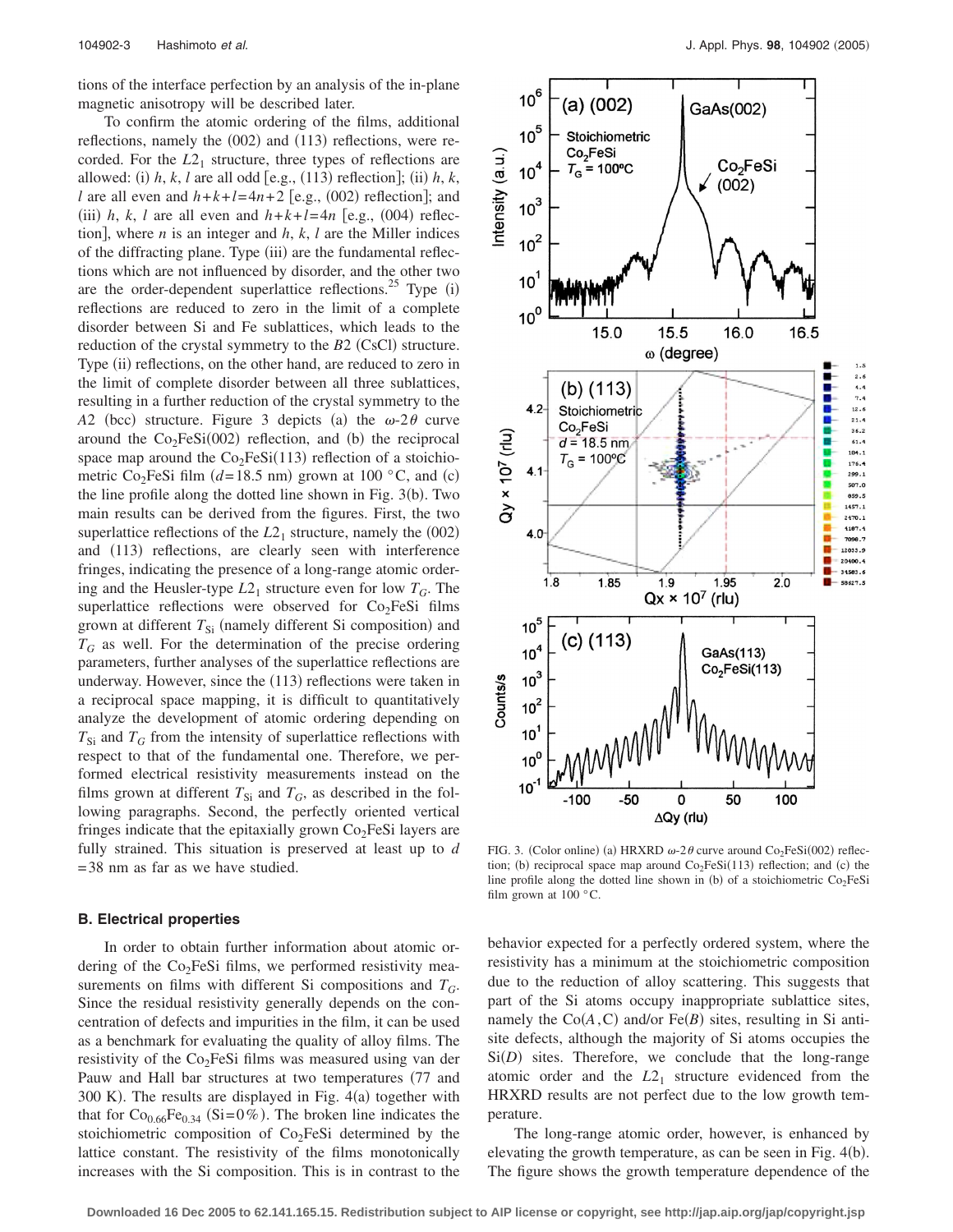

FIG. 4. Resistivity of Co<sub>2</sub>FeSi films with (a) different Si compositions together with that of  $Co<sub>0.66</sub>Fe<sub>0.34</sub>$  film and (b) different growth temperature measured on van der Pauw and Hall bar structures at 77 and 300 K. The broken line indicates the stoichiometric composition of  $Co<sub>2</sub>FeSi$  determined by the lattice constant.

resistivity for stoichiometric  $Co<sub>2</sub>FeSi$  films. The decrease of the resistivity with increasing  $T_G$  up to 350 °C demonstrates the improvement of the atomic ordering of crystal structure. The crystalline quality of the bulk structure, therefore, is better at higher  $T_G$ , in clear contrast to that of the interface structure where higher  $T_G$  results in interfacial reactions, as we have seen in the HRXRD results. Therefore, the optimum growth temperature for  $Co<sub>2</sub>FeSi/GaAs$  lies in the regime where the crystalline quality of the interface and the bulk structure are compromised.

## **C. Magnetic properties**

The in-plane magnetic anisotropy of  $Co<sub>2</sub>FeSi/GaAs$  heterostructures was investigated using superconducting quantum interference device (SQUID) magnetometry. All measurements were performed at room temperature. The external magnetic field was applied along three crystallographic axes, namely the  $[110]$ ,  $[1\overline{1}0]$ , and  $[100]$  directions. After subtraction of the diamagnetic contribution of the GaAs substrate, the magnetizations were normalized to the saturation magnetization of each direction. All examined  $Co<sub>2</sub>FeSi$  films are ferromagnetic at room temperature. In Fig. 5, we show the normalized magnetization curves of the stoichiometric  $Co<sub>2</sub>FeSi$  films grown at (a) 350 °C, (b) 200 °C, and (c) 100 °C and the expanded views along the easy axis in the inset. Two main results can be derived from the measurements.



FIG. 5. Normalized magnetization curves of 18.5 nm thick stoichiometric  $Co<sub>2</sub>FeSi/GaAs(001) films grown at (a) 350 °C; (b) 200 °C; and (c) 100 °C.$ All the measurements were performed at room temperature. The external magnetic field was applied along three crystallographic axes  $(110)$ ,  $[1\overline{1}0]$ , and [100] directions). The insets show expanded views of the magnetization curves along the easy axis. After subtraction of the diamagnetic contribution from the GaAs substrate, the magnetizations were normalized to the saturation magnetization of each direction.

First, the shape of the magnetization curves and the angle dependence of the magnetization dramatically change at  $T_G = 350$  °C. The magnetization curves of  $T_G$ <200 °C show square-shaped hysteresis loops and strongly anisotropic angle dependences. The magnetization curves of  $T_G$ <200 °C exhibit an easy axis [110], a hard axis [110], and an intermediate axis [100]. The easy axis along the  $[110]$  direction is caused by a dominating uniaxial inplane magnetic anisotropy component which has an easy axis different from that of the cubic magnetocrystalline anisotropy component  $(\langle 100 \rangle)$  directions). The well-defined square-shaped hysteresis loop along the  $[110]$  direction with a small coercive field of 4.5 Oe confirms the excellent crystal quality of the films. The saturation magnetization  $M_s$  of stoichiometric films amounts to  $1250 \pm 120$  emu/cm<sup>3</sup>, which is relatively close to that of bulk  $Co<sub>2</sub>FeSi$  [1124 emu/cm<sup>3</sup> at 295 K (Ref. 26)], confirming the stoichiometric composition determined from the lattice constant. The  $M<sub>s</sub>$  value decreases with increasing  $T_G$ , most likely due to the formation of a magnetically modified layer at the interface. The magnetiza-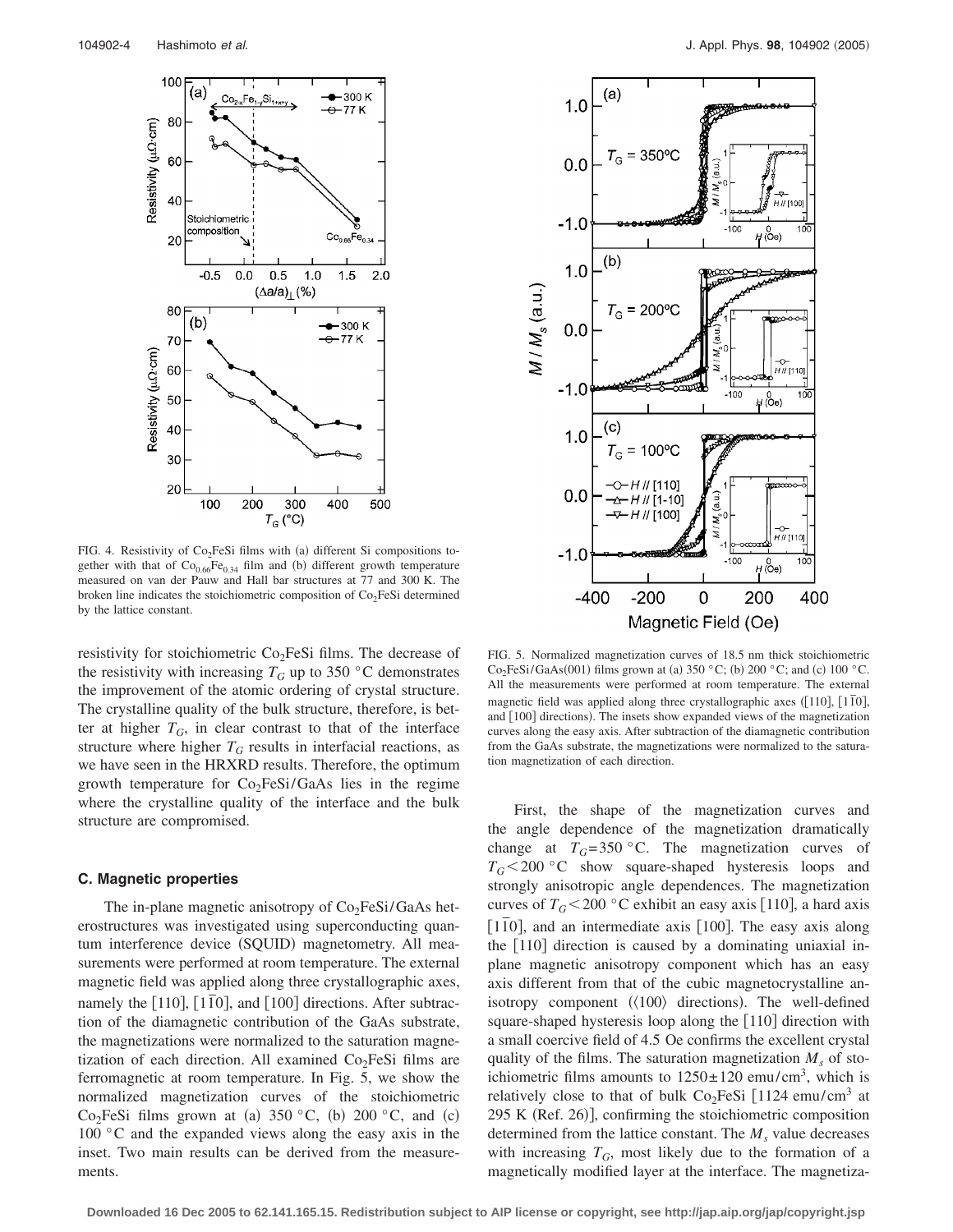tion curve of the  $T_G = 350$  °C sample, on the other hand, changes to a nearly isotropic angle dependence. The uniaxial anisotropy component almost disappears and the cubic term remains. The easy axis in total is consequently converted to the easy axis of the cubic component: the  $\langle 100 \rangle$  direction. Note that the double steplike loop of the easy axis of the  $T_G$ =350 °C sample seen in the inset of Fig. 5(a) originates from a slight deviation of the easy axis from the  $\langle 100 \rangle$  directions due to the remaining slight uniaxial component.

Second, the in-plane magnetic anisotropy significantly increases with elevating  $T_G$  from 100 to 200 °C. The inplane magnetic anisotropy of  $Co<sub>2</sub>FeSi$  films was analyzed, assuming that a free-energy density consists of a cubic magnetocrystalline anisotropy term  $K_1^{\text{eff}}$  and a uniaxial anisotropy term  $K_u^{\text{eff}}$  (Ref. 30)

$$
\varepsilon(\phi) = -\frac{1}{4} K_1^{\text{eff}} \sin^2(2\phi) + K_u^{\text{eff}} \sin^2(\phi)
$$

$$
- H M_s \cos(\phi - \alpha), \qquad (1)
$$

where  $\alpha$  is the angle between external field *H* and the [110] direction, and  $\phi$  is the angle between magnetization and the [110] direction. Assuming a coherent rotation as a magnetization reversal process, the relation between magnetic field and magnetization is given by minimizing  $\varepsilon(\phi)$  (Ref. 30)

$$
H(m) = 2K_1^{\text{eff}}(2m^3 - m)/M_s + 2K_u^{\text{eff}}m/M_s,
$$
 (2)

where  $m = \sin(\phi)$  is the normalized magnetization component. By fitting the magnetization curves along the [110] direction with this expression, two effective magnetic anisotropy constants,  $K_1^{\text{eff}}$  and  $K_u^{\text{eff}}$ , were obtained.  $K_u^{\text{eff}}$  is plotted as a function of  $T_G$  in Fig. 6(a). As can be seen from the figure,  $K_u^{\text{eff}}$  reaches a maximum at around  $T_G = 200 \degree \text{C}$  and decreases with the further increase of  $T_G$ . The value of  $K_u^{\text{eff}}$ finally becomes almost negligible at  $T_G = 350$  °C. Note that the value of  $K_u^{\text{eff}}$  at  $T_G = 350 \degree \text{C}$  is not plotted in Fig. 6(a), since it cannot be obtained analytically due to the absence of a reversible hard axis.

In general,  $K_u^{\text{eff}}$  and  $K_1^{\text{eff}}$  can be decomposed assuming a superposition of a volume term  $K_{u,1}^{\text{vol}}$  and an interface contribution  $K_{u,1}^{\text{int}},$ 

$$
K_{u,1}^{\text{eff}} = K_{u,1}^{\text{vol}} + K_{u,1}^{\text{int}} / d,\tag{3}
$$

where *d* is the thickness of the film.<sup>30</sup> We plot  $K_u^{\text{eff}}$  and  $K_1^{\text{eff}}$  vs inverse *d* of Co<sub>2</sub>FeSi films grown at 100 °C in Fig. 6(b).  $K_1^{\text{eff}}$ is independent of  $d_1$ , indicating that  $K_1^{\text{eff}}$  is a volume-related term, whereas  $K_u^{\text{eff}}$  is linearly dependent on inverse *d*. As obtained from the fit,  $K_u^{\text{vol}}$  is nearly zero and  $K_u^{\text{int}} = (7.3 \pm 0.9) \times 10^{-2} \text{ erg/cm}^2$ , demonstrating that  $K_u^{\text{eff}}$  is a pure interface-related term, as is observed in other FM/SC systems. The value of  $K_u^{\text{int}}$  is in between those of Fe (Ref. 31) and Fe<sub>0.34</sub>Co<sub>0.66</sub> (Ref. 30) on GaAs:  $1.2 \times 10^{-1}$  and 2.6  $\times 10^{-2}$  erg/cm<sup>2</sup>, respectively. Since the value of  $K_u^{\text{int}}$  has been estimated from a series of films grown at 100 °C, namely at the lowest end of the low  $T_G$  regime in Fig. 5(a),  $K_u^{\text{int}}$  can be expected to be larger at higher  $T_G$ . In general, the uniaxial in-plane magnetic anisotropy observed in FM/SC systems is anticipated to originate from an anisotropic bonding at the interface.<sup>32</sup> Therefore, the  $T_G$  dependence of  $K_u^{\text{eff}}$ 



FIG. 6. (a) Uniaxial magnetocrystalline anisotropy constant  $(K_u^{\text{eff}}/M_s)$  of stoichiometric  $Co<sub>2</sub>FeSi$  films as a function of growth temperature. (b) Uniaxial and cubic magnetocrystalline anisotropy constants  $(K_u^{\text{eff}}$  and  $K_l^{\text{eff}}$ , respectively) as a function of inverse film thickness *d*. The solid line shows the linear fit for  $K_u^{\text{eff}}$ .

reflects the interface perfection including atomic ordering and abruptness. Hence, the quality of the interface is improved with the increase of  $T_G$  up to 200 °C, and then it deteriorates due to the interfacial reaction for  $T_G > 200$  °C. Thus, we conclude from the analysis of the in-plane magnetic anisotropy that the optimum  $T_G$  to obtain a perfect interface structure is around 200 °C.

#### **IV. CONCLUSIONS**

In conclusion, we have grown single-crystal full-Heusler alloy Co<sub>2</sub>FeSi films on GaAs (001) by molecular beam epitaxy.  $Co<sub>2</sub>FeSi$  layers with high crystal and interface perfection as well as smooth surfaces can be obtained by carefully controlling the fluxes of Co, Fe, and Si. The HRXRD and resistivity studies revealed that the layers have a long-range order and crystallize in a partly disordered Heusler-type *L*21 structure in the low growth temperature regime. The longrange atomic order of the layers is improved by elevating the growth temperature up to 350 $\degree$ C. The increase of the growth temperature, however, results in an interfacial reaction between the  $Co<sub>2</sub>FeSi$  layer and the GaAs substrate. The analysis of the in-plane magnetic anisotropy revealed that the interface perfection improves up to  $T_G = 200$  °C and deteriorates due to interfacial reactions above 200 °C. The optimum growth temperature for Co<sub>2</sub>FeSi/GaAs heterostructures with high interface and crystal perfection, as well as high degree of atomic ordering, is thus around 200 °C. Hence,  $Co<sub>2</sub>FeSi$  films are much more thermally stable than conventional ferromagnetic metals on GaAs. These results